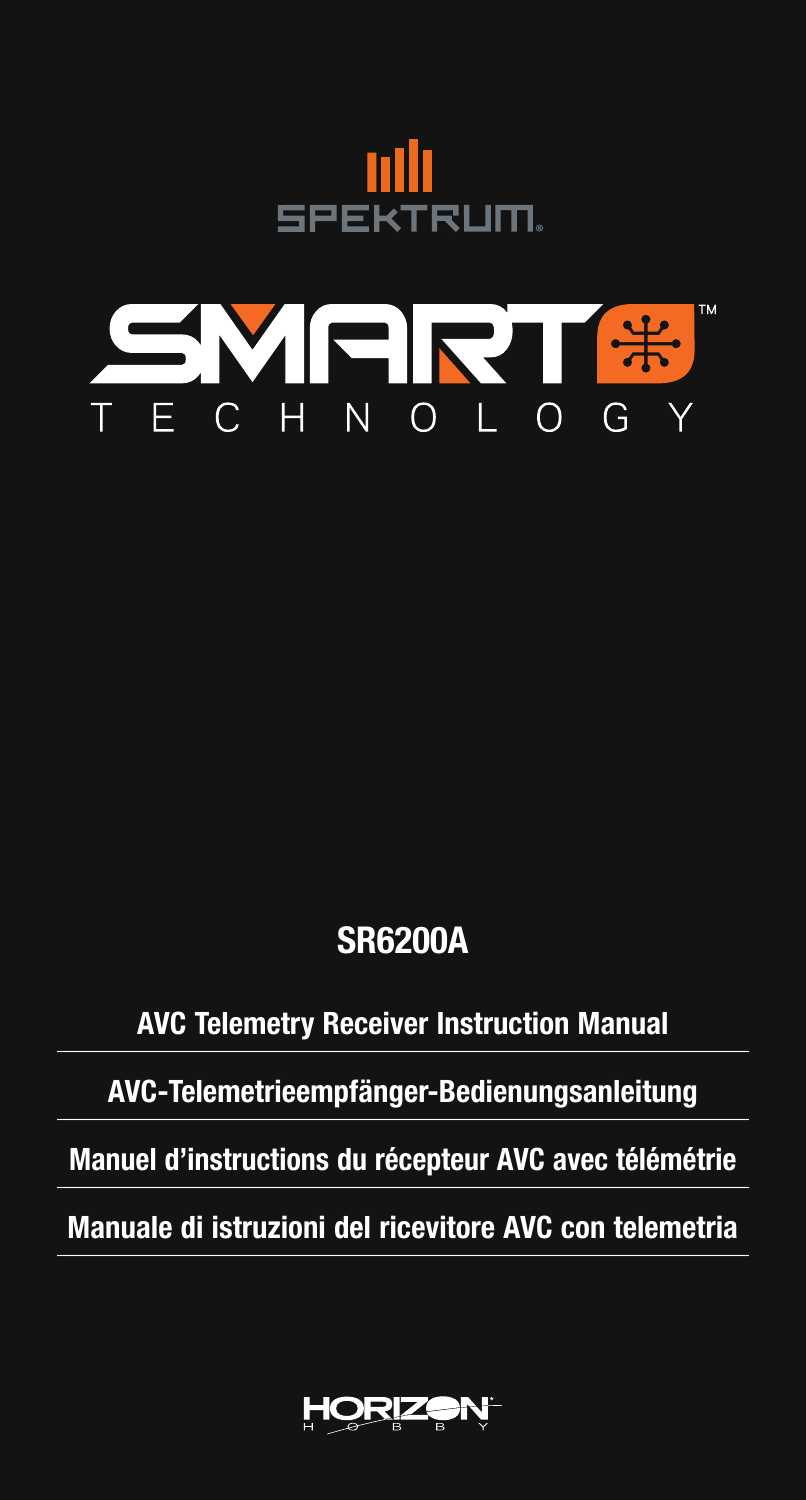#### **NOTICE**

All instructions, warranties and other collateral documents are subject to change at the sole discretion of Horizon Hobby, LLC. For up-to-date product literature, visit horizonhobby.com or towerhobbies.com and click on the support or resources tab for this product.

#### Meaning of Special Language

The following terms are used throughout the product literature to indicate various levels of potential harm when operating this product:

WARNING: Procedures, which if not properly followed, create the probability of property damage, collateral damage, and serious injury OR create a high of physical property damage AND a little or no possibility of injury.

**CAUTION:** Procedures, which if not properly followed, create the probability of physical property damage AND a possibility of serious injury.

NOTICE: Procedures, which if not properly followed, create a possibility of physical property damage AND a little or no possibility of injury.

#### Age Recommendation: Not for children under 14 years. This is not a toy.

WARNING: Read the ENTIRE instruction manual to become familiar with the features of the product before operating. Failure to operate the product correctly can result in damage to the product, personal property and cause serious injury.

This is a sophisticated hobby product. It must be operated with caution and common sense and requires some basic mechanical ability. Failure to operate this Product in a safe and responsible manner could result in injury or damage to the product or other property. This product is not intended for use by children without direct adult supervision. Do not attempt disassembly, use with Incompatible components or augment product in any way without the approval of Horizon Hobby, LLC. This manual contains instructions for safety, operation and maintenance. It is essential to read and follow all the instructions and warnings in the manual, prior to assembly, setup or use, in order to operate correctly and avoid damage or serious injury.

WARNING AGAINST COUNTERFEIT PRODUCTS: Always purchase from a Horizon Hobby, LLC authorized dealer to ensure authentic high-quality Spektrum product. Horizon Hobby, LLC disclaims all support and warranty with regards, but not limited to, compatibility and performance of counterfeit products or products claiming compatibility with DSM or Spektrum technology.

NOTICE: This product is only intended for use with unmanned, hobby-grade, remote-controlled vehicles. Horizon Hobby disclaims all liability outside of the intended purpose and will not provide warranty service related thereto.

#### WARRANTY REGISTRATION

Visit www.community.spektrumrc.com today to register your product.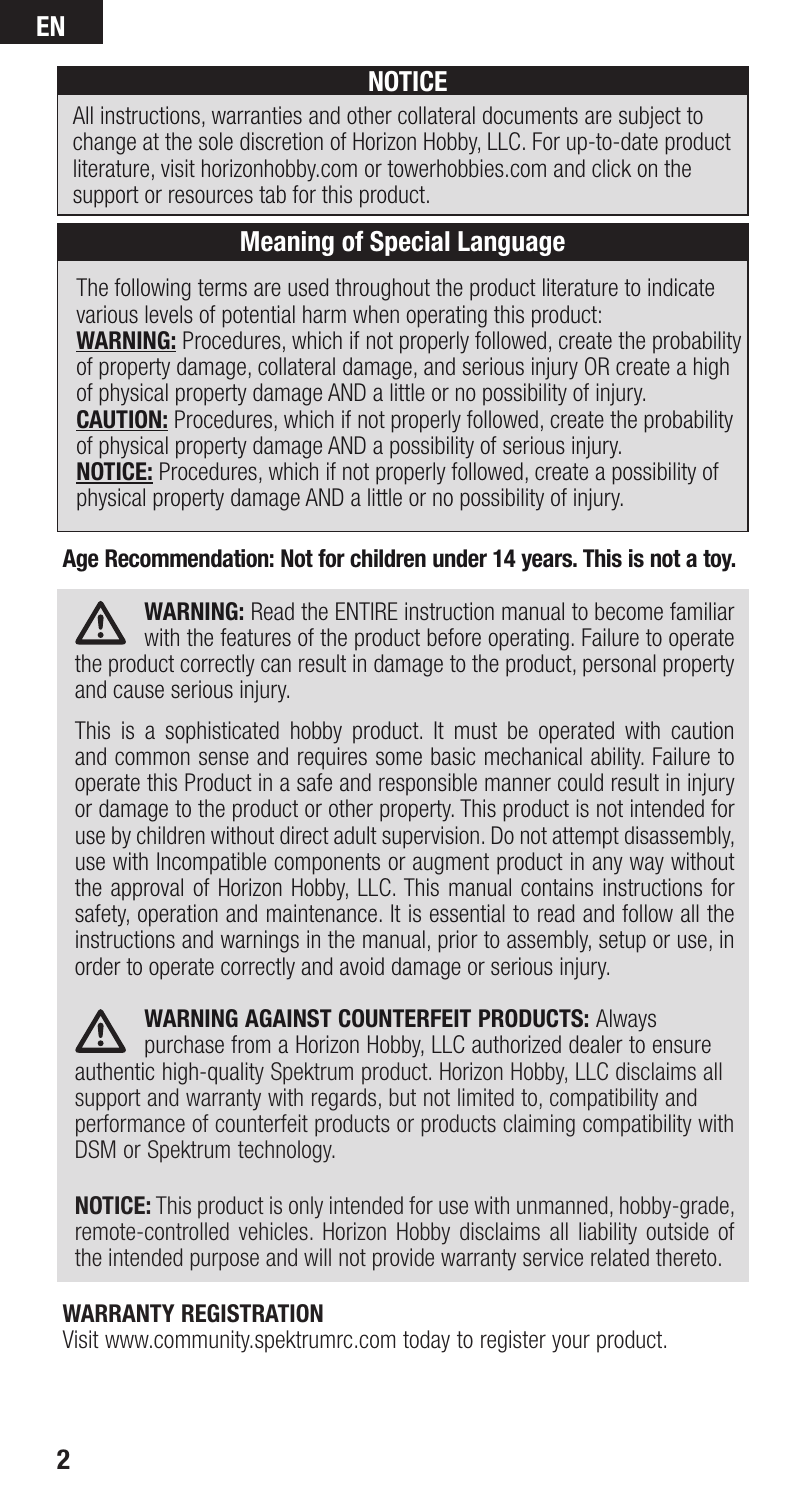# TABLE OF CONTENTS

| <b>Specifications</b>                | <b>SR6200A</b>                          |  |  |
|--------------------------------------|-----------------------------------------|--|--|
| Type                                 | <b>DSMR AVC Receiver with Telemetry</b> |  |  |
| Dimensions ( $L \times W \times H$ ) | 38.9mm x 24.1mm x 13.8mm                |  |  |
| Antenna Length                       | 9 in (2.5 cm)                           |  |  |
| <b>Channels</b>                      | 6                                       |  |  |
| Weight                               | 9.3 <sub>q</sub>                        |  |  |
| Band                                 | 2404 MHz - 2476 MHz                     |  |  |
| Voltage Range                        | $3.5 - 9.6V$                            |  |  |

NOTICE: Digital servos are required with the SR6200A AVC receiver. Using analog servos with AVC technology will reduce the performance of the system and may cause the servos to overheat.

The Spektrum™ SR6200A AVC Telemetry Receiver is compatible with all Spektrum DSMR<sup>®</sup> surface transmitters. Telemetry functions require a Spektrum DSMR transmitter capable of telemetry, and SMART Throttle telemetry may require a firmware update for your transmitter. Visit the product page for your transmitter at SpektrumRC.com for more information.

#### TELEMETRY WITH SMART THROTTLE

With SMART Throttle the normal throttle lead delivers the throttle signal to the ESC, plus the ESC can send telemetry data like voltage and temp back to the receiver. For SMART Throttle to function you must use a SMART Throttle ESC paired with a SMART Throttle telemetry receiver, and a Spektrum DSMR transmitter with telemetry. Only certain Spektrum products include SMART technology, check your ESC and transmitter manual for more information.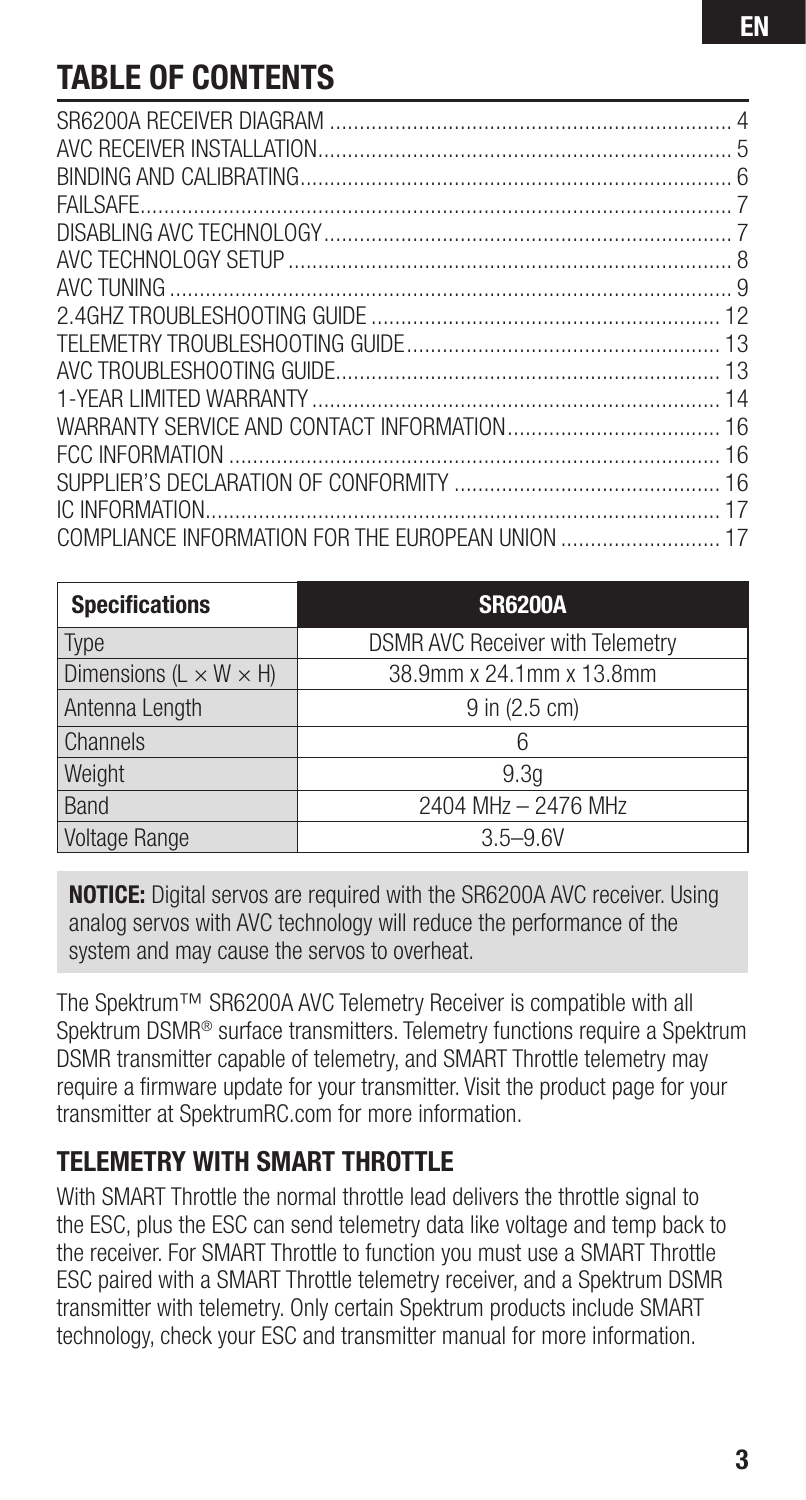# SR6200A RECEIVER DIAGRAM



## POWERING THE RECEIVER WITH A SEPARATE RECEIVER PACK

- 1. Connect the steering servo to the steering port (STR)
- 2. Connect the throttle servo to the throttle port (THR)
- **3.** Connect the switch harness and a 3.5V–9.6V battery to the battery (BATT) port to power on receiver.

## POWERING THE RECEIVER WITH AN ESC

- 1. Connect the steering servo to the steering port (STR)
- 2. Connect the throttle servo to the throttle port (THR). Most ESCs will have an integrated BEC (battery eliminator circuit) which will power the ESC from the motor battery, through the throttle lead. Connecting the ESC to any of the ports on the servo rail will power the receiver when the ESC is turned on.

## SMART THROTTLE

The SR6200A receiver throttle port includes SMART Throttle. The SR6200A receiver throttle port will automatically detect when a SMART Throttle compatible ESC is plugged in and the throttle port will begin to operate in SMART Throttle mode.

ESCs with SMART Throttle and IC series connectors can also pass along battery data from compatible Spektrum SMART batteries.

The SR6200A is compatible with the Spektrum Firma™ line of ESCs for SMART Throttle.

## NORMAL SERVO SIGNAL (PWM)

If a standard ESC or servo is plugged into the throttle port on the SR6200A receiver, the throttle port will operate normally like any conventional RC system (PWM signal).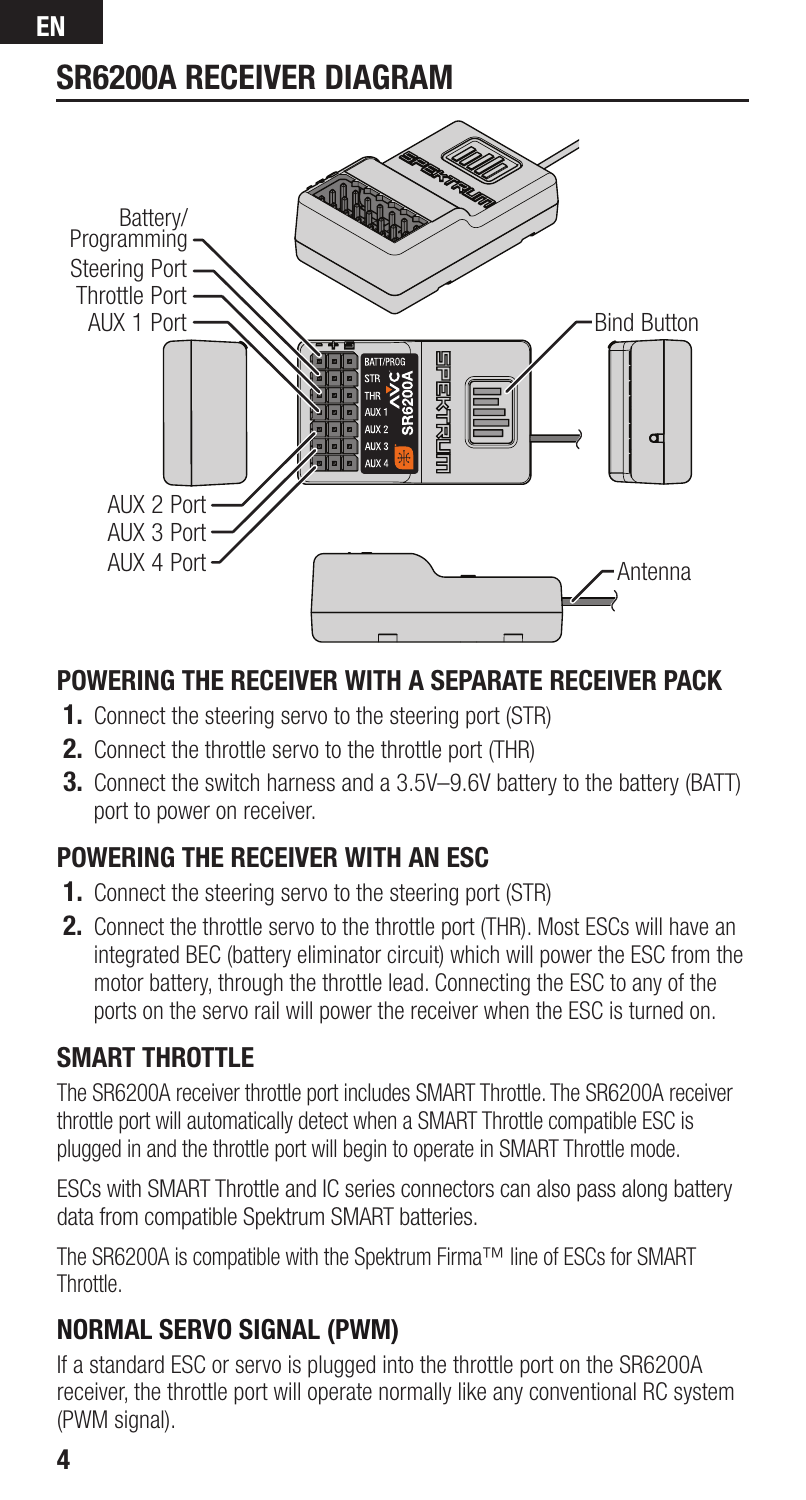NOTICE: Do not connect a dedicated receiver battery to the receiver along with an ESC (with a BEC, a feature which most ESCs include). When an ESC is powered on it provides the receiver with regulated power from the main battery through the throttle connection. The ESC, battery and/or receiver may be damaged if the receiver is also connected to a dedicated receiver battery. This does not apply to an ESC without a BEC.

# AVC RECEIVER INSTALLATION

Install the SR6200A receiver in the vehicle before binding the transmitter and receiver. The receiver can be mounted completely flat (servo ports and bind button facing up) or completely perpendicular on its side. When binding the receiver, the AVC system automatically detects the orientation of the receiver.

If the receiver is angled, AVC technology may not function properly. If the orientation of the receiver is modified after binding, you must rebind for AVC technology to function properly.



Mount the receiver flat, two possibilities are shown here

You may mount the receiver on any of its six sides, and it does not matter

which direction the receiver is pointed. The receiver doesn't even need to be square with the vehicle, as long as it is flat and level.

**IMPORTANT:** Do not use hook and loop tape to install the SR6200A receiver. Using hook and loop tape will effect the performance of the AVC system.

## ANTENNA INSTALLATION

The SR6200A receiver has a coaxial style antenna. Position the antenna vertically and away from the vehicle in an antenna tube. Make sure the tip of the antenna is as high as possible to maximize the signal strength.

**NOTICE:** Do not cut, kink, or modify the antenna. Damage to the coaxial portion of the antenna will reduce the performance of the antenna. Shortening or cutting off the 31mm tip will reduce the range to a small fraction of what it should be.

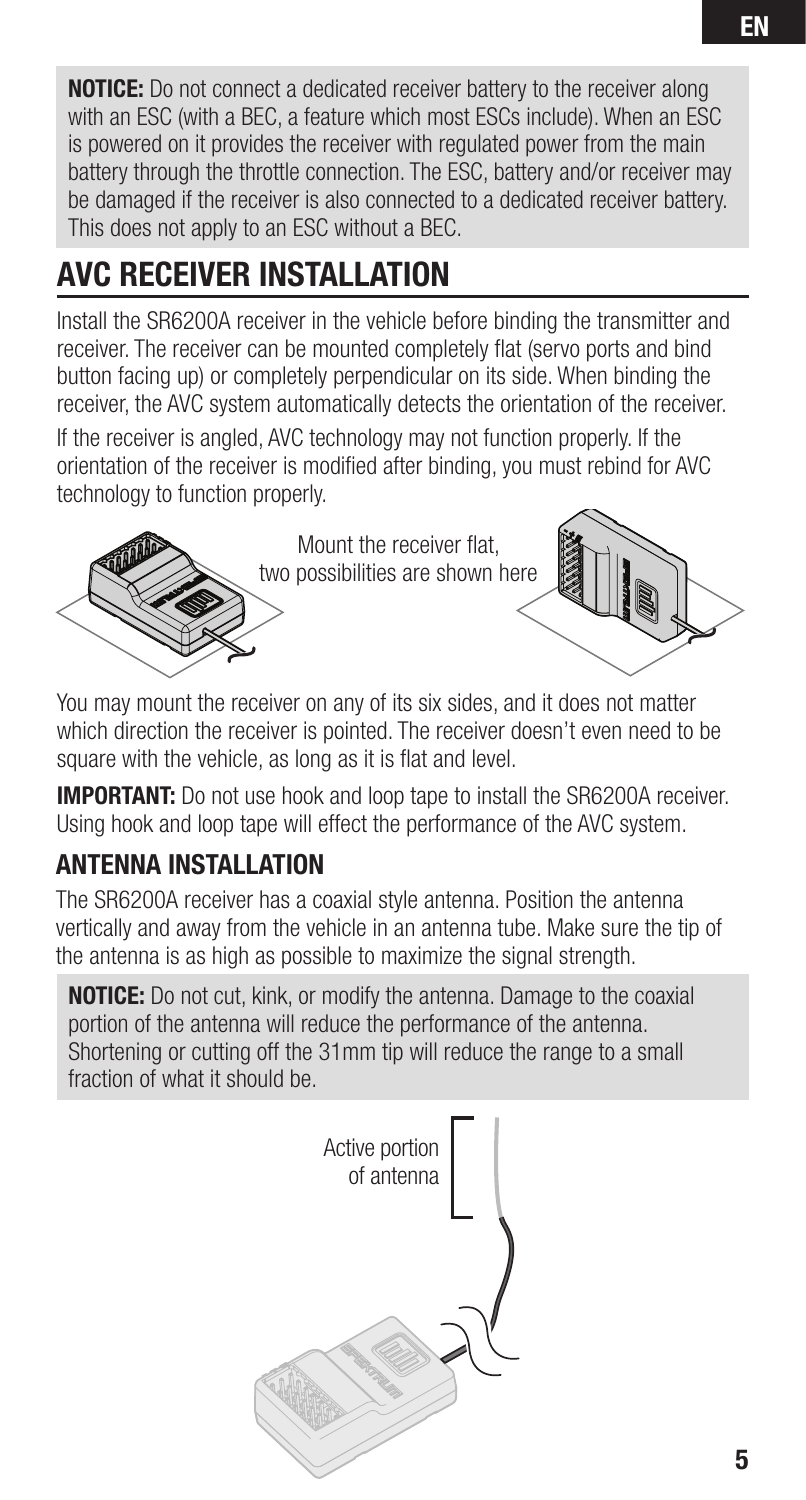# BINDING AND CALIBRATING

Binding is the process of linking the SR6200A receiver to your Spektrum transmitter. The AVC features on the receiver can be enabled or disabled during the binding process. There is no bind plug on the SR6200A, a button is used to put the receiver in bind mode.



**IMPORTANT:** You must calibrate the SR6200A receiver each time it is placed in bind mode, regardless of AVC being enabled or disabled.

## BINDING AND CALIBRATION PROCESS

Upon initial setup after the first bind, the model must be configured for servo direction, trim and travel. Then the receiver must be rebound and calibrated to those settings for proper operation. Center the steering trim and throttle trim on the transmitter before beginning.

- 1. Press and hold the bind button on the receiver.
- **2.** Power on the receiver. The orange LED flashes, indicating the receiver is in bind mode. Release the bind button after the orange LED illuminates.
- 3. Put your transmitter in bind mode.
- 4. The bind process is complete when the orange LED on the receiver remains lit. At this stage the receiver is connected but must complete calibration before it will operate.
- **5.** Pull the transmitter trigger to full throttle, pause, then return the trigger to center.
- **6.** Push the transmitter trigger to full brake, pause, then return the trigger to center.
- **7.** Turn the transmitter steering wheel to full right, pause, then return the wheel to center.
- **8.** Turn the transmitter steering wheel to full left, pause, then return the steering wheel to center. The orange LED flashes to confirm the settings have been accepted.
- **9.** Turn off the vehicle to complete the binding and calibration process.



CAUTION: When the bind process is complete, the throttle and steering channels are active. Keep hands and loose objects away from all spinning parts on the vehicle.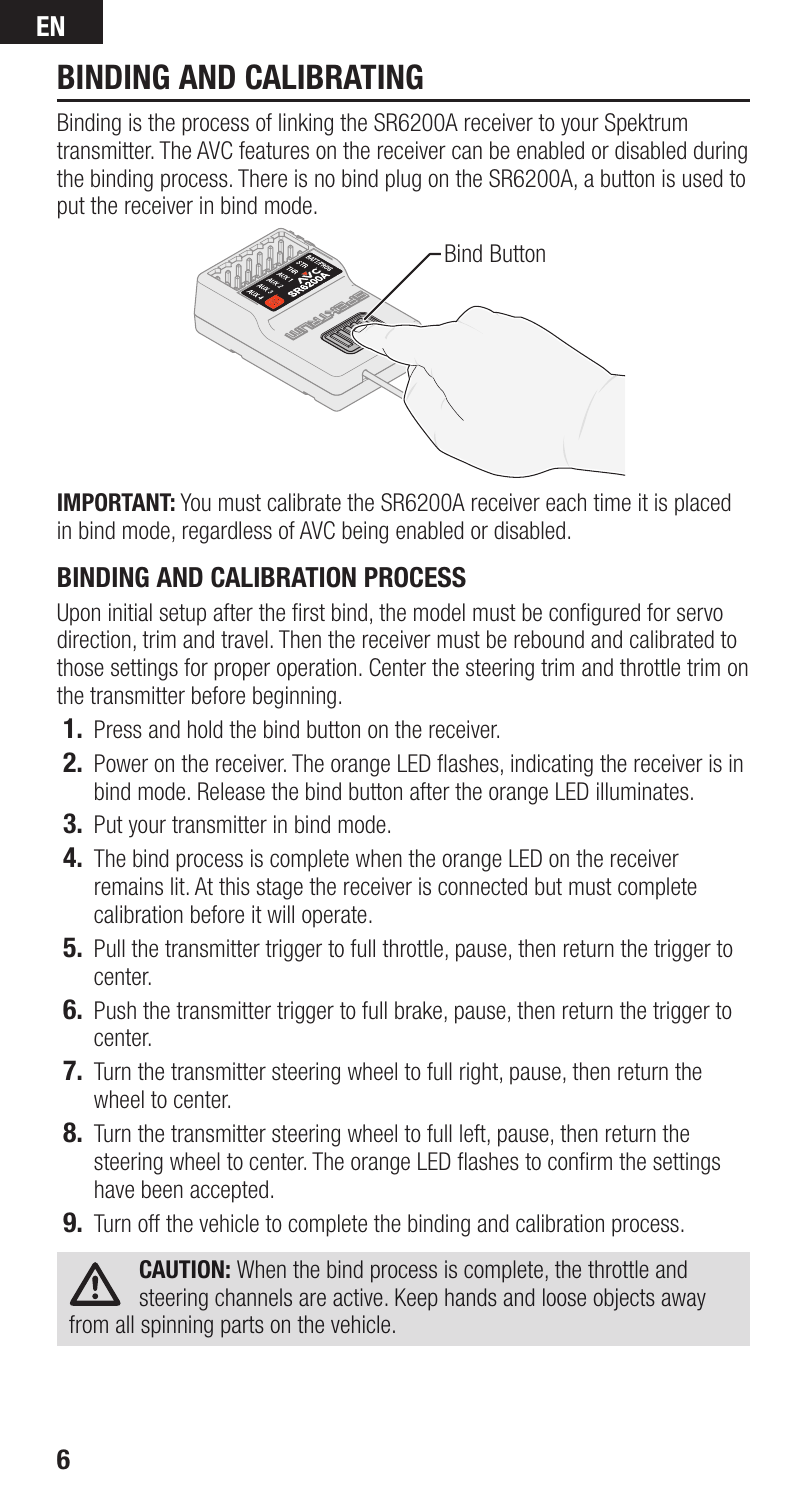IMPORTANT: You must rebind the transmitter and receiver if you:

- change the servo reversing after binding
- change the travel after binding
- change the receiver mounting orientation
- use the receiver with a different model memory
- install the receiver in a different vehicle
- use the receiver in 5.5ms and want telemetry, rebind in 11ms
- use the receiver with a DSMR transmitter and you change the frame rate in the transmitter

# FAILSAFE

In the unlikely event that the radio link is lost during use, the receiver will drive the throttle channel to the neutral position. If the receiver is powered on prior to turning on the transmitter, the receiver will enter the failsafe mode, driving the throttle channel to the neutral position. When the transmitter is turned on, normal control is resumed.

**IMPORTANT:** Failsafe activates only in the event that signal is lost from the transmitter. Failsafe will NOT activate in the event that receiver battery power decreases below the recommended minimums or power to the receiver is lost.

# DISABLING AVC TECHNOLOGY

AVC may be disabled during binding.

- 1. Connect power to the receiver and quickly press and release the bind button three times (within 1.5 seconds).
- 2. Connect power to the receiver, power on, press and release the bind button three times (within 1.5 seconds from the first push).

When the AVC system has been disabled, the LED on the receiver will show three flashes upon power up, and then remain lit. The receiver is bound and operating normally when the LED remains illuminated.

TIP: If the AVC feature in the receiver is active and the AVC menu in the transmitter is Inhibited, AVC functions will default to the AUX 1 and AUX 2 operation, and in this scenario, AVC will not work correctly.

#### Selecting INH in the AVC menu on your transmitter will not disable AVC.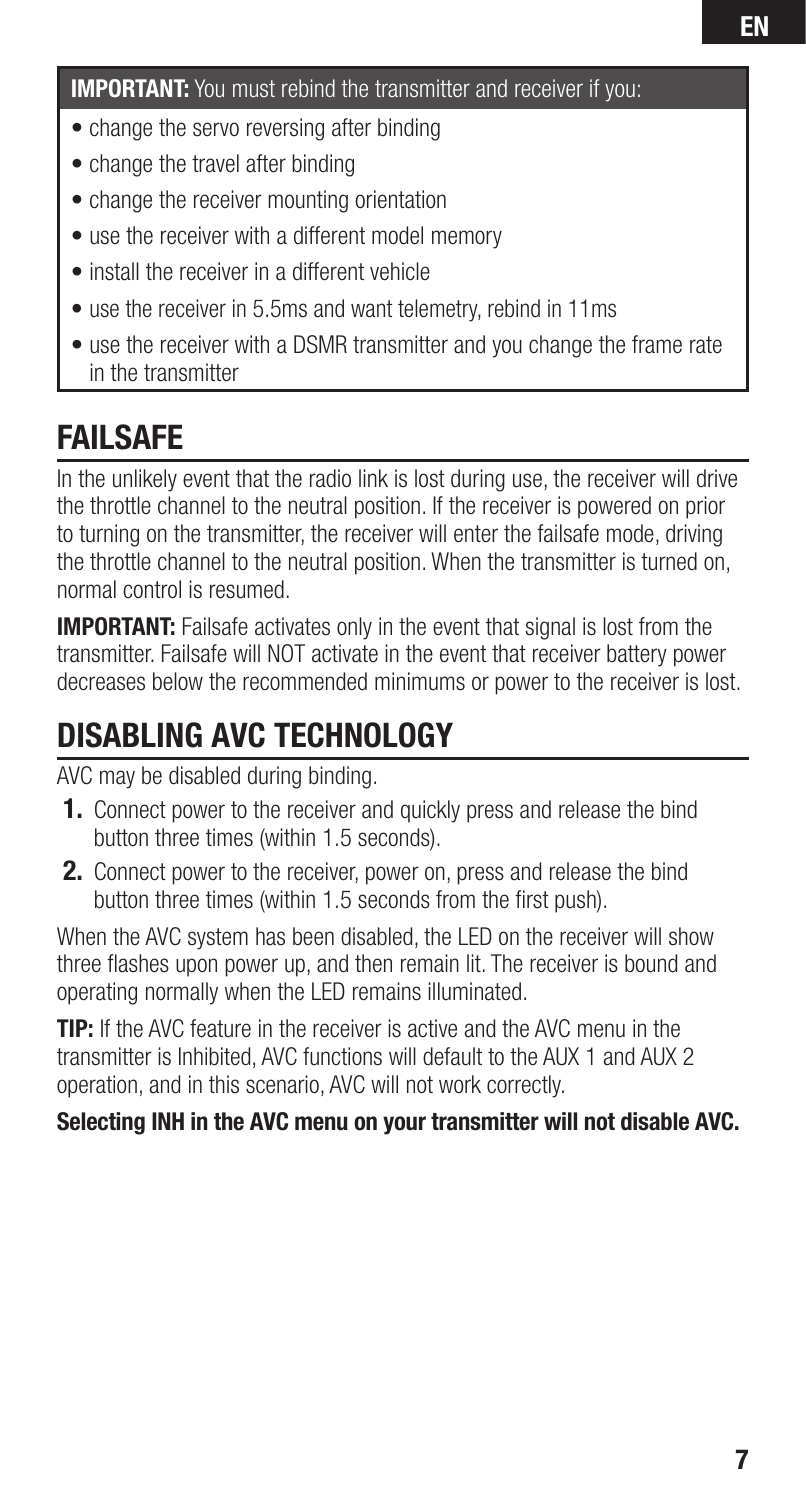# AVC TECHNOLOGY SETUP

For the best AVC performance, use the AVC menu on your Spektrum transmitter to tune and manage AVC settings.

Order of operations for AVC setup:

- 1. Install the receiver in your vehicle
- **2.** Bind the vehicle and complete the calibration procedure.
- **3.** Set up servo sub trim, reversing and travel to suit your vehicle.
- 4. Re-bind and complete calibration again so calibration matches the model setup.
- **5.** Drive the vehicle with no gain on AVC settings to verify your travel and other basic settings. If any changes are made re-bind and re-calibrate.
- **6.** Follow the AVC tuning procedure in this manual.

## SERVO TRAVEL WITH AVC TECHNOLOGY

AVC technology requires at least 80% travel on steering and throttle in all directions to complete calibration. If you have reduced travel to below 80%, you must increase the travel above 80% to complete calibration.

For vehicles with a mechanical brake, very little servo travel is used to apply braking force. In this case it is common to reduce throttle travel for braking well below 80%. To calibrate a vehicle with a mechanical brake, increase the brake travel above 80% whenever the vehicle is calibrated (bound), then change the braking travel back to the travel setting for your brakes.

## AUX CHANNELS AND AVC TECHNOLOGY

When AVC is active, the SR6200A receiver will use the AUX 1 and AUX 2 channels for gain control. AUX 1 and AUX 2 should be allocated for AVC when AVC is active. This is done automatically when the AVC menu is selected in your transmitter, but if you are not using the AVC menu, AUX1 or AUX2 should not be used for other mixes or to control other applications (servos, etc.) The AUX 1 and AUX 2 ports can be used in AVC mode to power a personal transponder, lights, drive servos, or operate auxiliary devices. However, AUX 1 will command steering gain, and AUX 2 will command throttle gain regardless of what is plugged into the AUX 1 or AUX 2 ports. AUX 1 and AUX 2 are not independent when AVC is active. For an independent channel, use AUX 3 or 4.

TIP: Using the SR6200A receiver without the AVC menu on your transmitter or using AUX 1 or AUX 2 to command auxiliary functions may result in poor AVC performance.

- If 5.5ms frame rate is selected in the transmitter, only two channels, Steering and Throttle, are operational. The Aux channels can be used to power a personal transponder or lights.
- If a frame rate other than 5.5ms is selected, the Aux channels will operate as extra servo channels.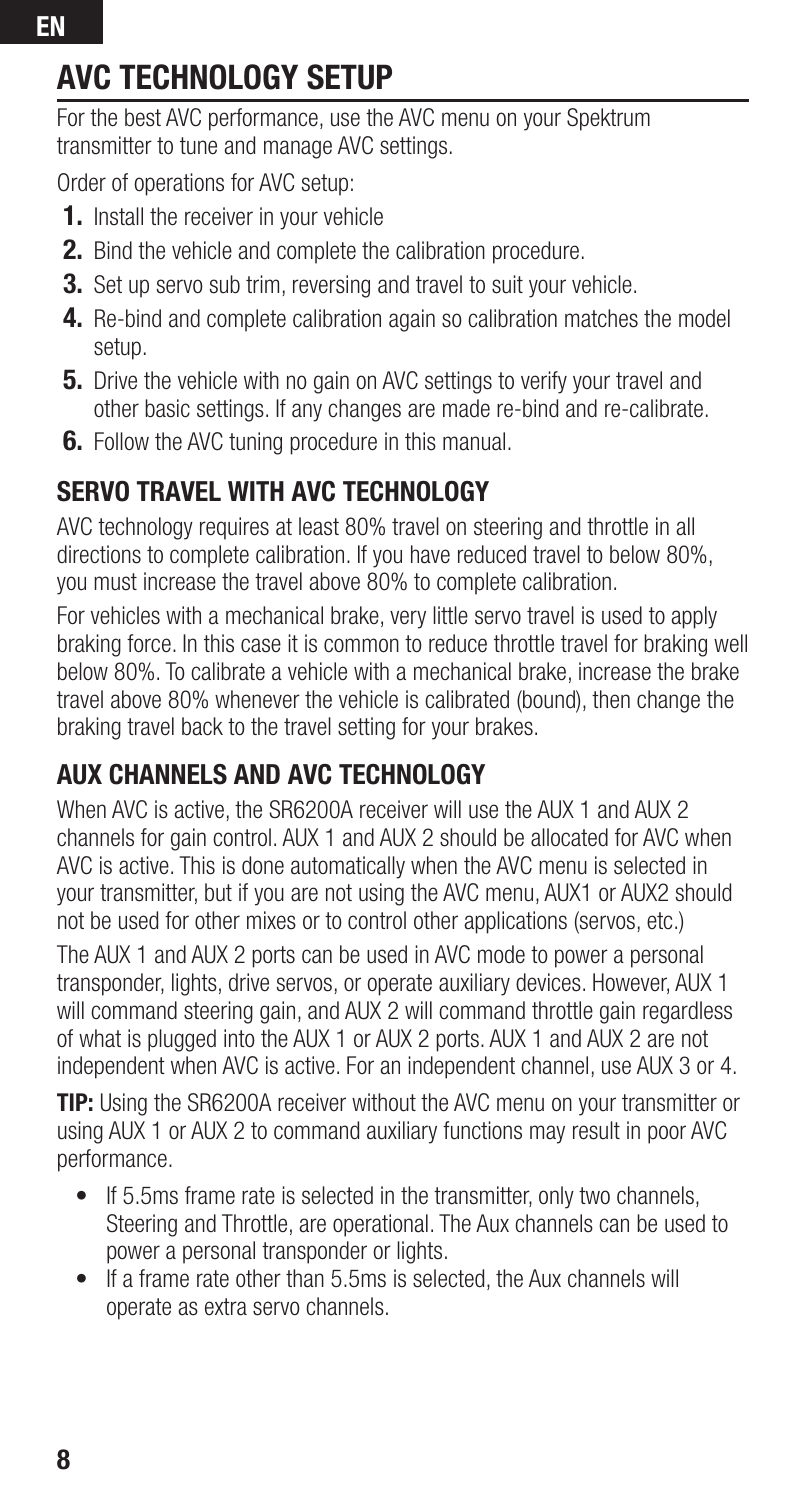# AVC TUNING

A value from 0 to 100 is used for three settings that affect tuning; steering gain, throttle gain, and priority. These values configure the receiver to your vehicle so you can tune it for optimal performance based on your driving style. It is normal for gain and priority tuning results to vary.

## WHAT IS GAIN?

A gain value of 0 will result in zero electronic corrections, and a gain of 100 will result in large corrections in an effort to hold a straight line.

- Steering gain tells the receiver how strongly to assist steering when the vehicle begins to spin out of control.
- Throttle gain manages how much the receiver can ease off the throttle when the vehicle begins to spin out of control.

The default gain values in Spektrum transmitter AVC menus are set at 50. We recommend adjusting gain values 5 points at a time. Fine tune the settings with smaller increments as desired performance is achieved.

## WHAT IS PRIORITY?

Priority tells the receiver how much you want to be able to override the electronic stability with your steering commands. A low priority means AVC will make steering corrections when you turn the wheel all the way. A high priority will reduce AVC the more you turn the wheel.

The default priority value in Spektrum transmitter AVC menus is 100. This means when you turn the steering wheel to the limit, the gain is reduced to zero. This value will work well for a majority of drivers.

## WHAT IS HEADING HOLD?

Heading hold maintains the vehicle's direction. It is normal to see the wheels steer in the same direction the vehicle was last pointed. If a vehicle with AVC technology is lifted off the ground and turned from side to side, the wheels will steer in an effort to get back to the original heading. When driving, heading hold only works when the steering wheel is left straight. The moment you begin to turn the wheel, heading hold turns off. When the wheel is re-centered, heading hold is turned back on and is set to the new heading.

## AVC TUNING PROCEDURE

- 1. With the transmitter and receiver already bound and properly calibrated, turn on the transmitter and vehicle.
- **2.** Apply throttle, do not turn the steering wheel, and observe how well the vehicle can maintain a straight line at high speed.
	- If the vehicle does not make enough steering corrections to maintain a straight line, increase the steering gain. If the vehicle fishtails due to wheel-spin, increase the throttle gain.
	- If the vehicle wobbles (oscillates), reduce the steering gain.
	- Once you find the highest steering gain values that don't cause oscillations at high speed, use those numbers as your steering gain limit and don't go any higher.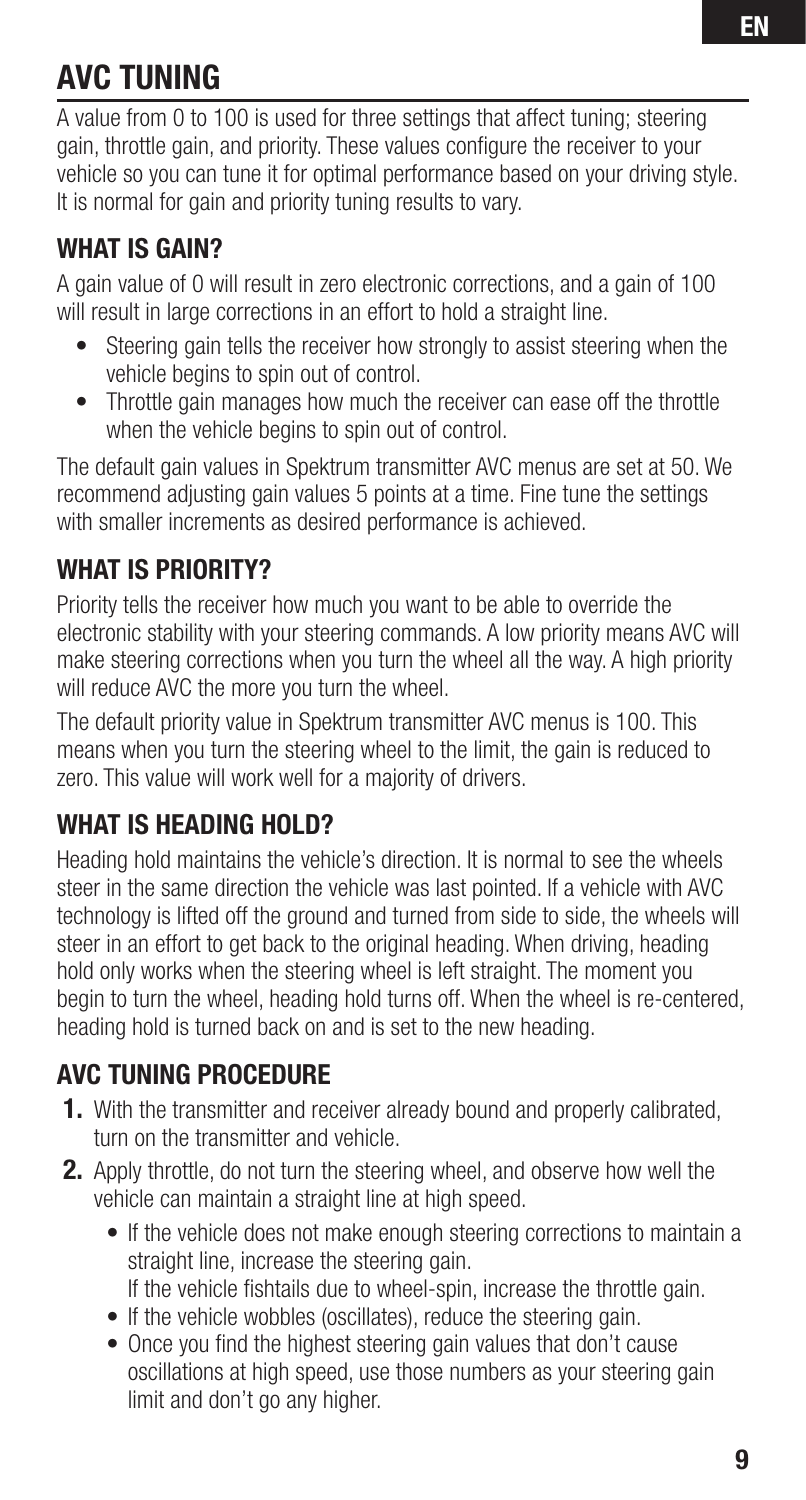- **3.** Drive the vehicle through accelerated turns and observe how it responds.
	- If the vehicle slows down going into a turn, reduce the throttle gain.
	- To allow the vehicle to slide more with intentional wheel-spin, reduce the throttle gain.
	- To improve traction in slick conditions, increase throttle gain.
	- If the vehicle won't turn-in, increase the priority.
	- If the vehicle spins out, there are two tuning options to consider;
		- 1. Increasing throttle gain will give the receiver more authority to reduce throttle when the vehicle begins to spin out.
		- 2. Reducing priority will give the receiver more authority to help correct oversteer.

## GENERAL AVC TUNING TIPS

For beginner drivers, low grip conditions, and vehicles with excessive power. more gain will be helpful.

For terrain with more grip and increased speeds, tuning will result in lower steering gain values.

## CHANGING BATTERY VOLTAGE WHEN USING AVC

If you increase voltage going to your vehicle, the maximum steering gain setting will have to be reduced.

At the same time, when increasing voltage increased throttle gain will help manage the extra power.

For example: If a truck set up for 2S is upgraded to 3S, the truck may oscillate at high speeds on 3S, requiring steering gain reduction. Throttle gain will have a bigger effect on 3S, so increasing throttle gain may be beneficial.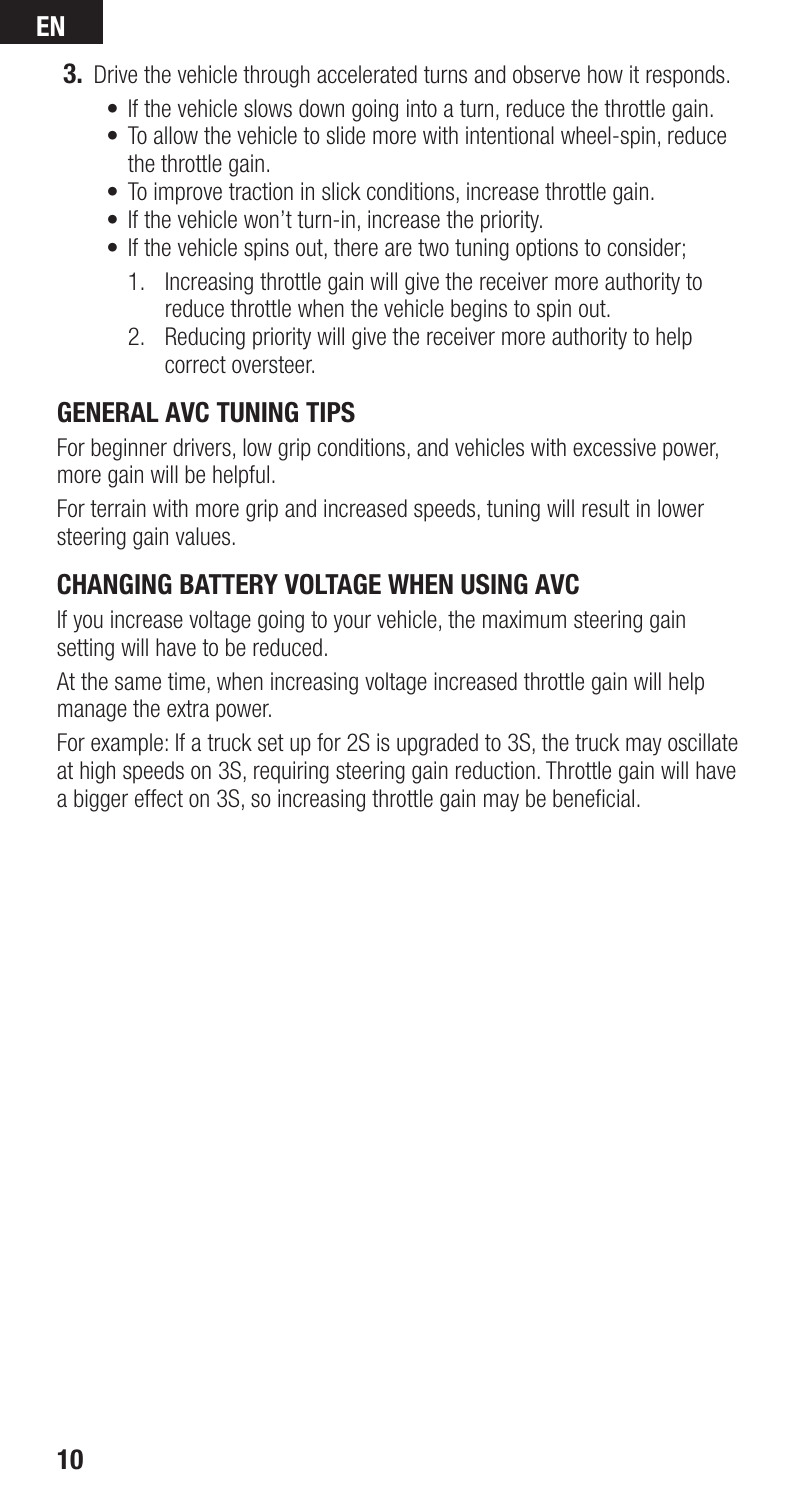#### RECEIVER FIRMWARE UPDATES

If firmware updates are made available for the SR6200A receiver, you can install the update yourself. The Spektrum USB programming cable (SPMA3065, not included) and a PC are required for updates. Go to the SR6200A product page at SpektrumRC.com for update information and to register your receiver. Registration is required to download updates.

#### To Update:

- 1. Register your receiver and download the Spektrum programmer and the firmware update for the SR6200A (when available).
- 2. Install the Spektrum programmer on your PC and open the app. Connect the USB programming cable to your PC and allow it to install the drivers.

**NOTICE:** In the programmer app there is an option to power the receiver from the PC. Leave this box checked. **DO NOT connect a power source** to the receiver at the same time as the USB cable.

If the box in the programmer app is checked to power the receiver from the computer, and the USB cable is plugged into the receiver, and a power source is plugged into the receiver, there is a high probability of causing permanent damage to the PC.

| Cable and Device Connected $\oslash$ | Power Cable<br>Connect |
|--------------------------------------|------------------------|

Verify this check-box is checked to power the receiver from the PC during the update.

- 3. With the vehicle and receiver powered off, plug the updater cable into the programming port on the SR6200A. **DO NOT** turn on the vehicle or receiver when the USB cable is connected. The PC should connect with the receiver automatically.
- 4. Follow the on screen prompts in the to install the firmware file on the SR6200A.
- 5. When the update is complete, unplug the updater cable from the receiver.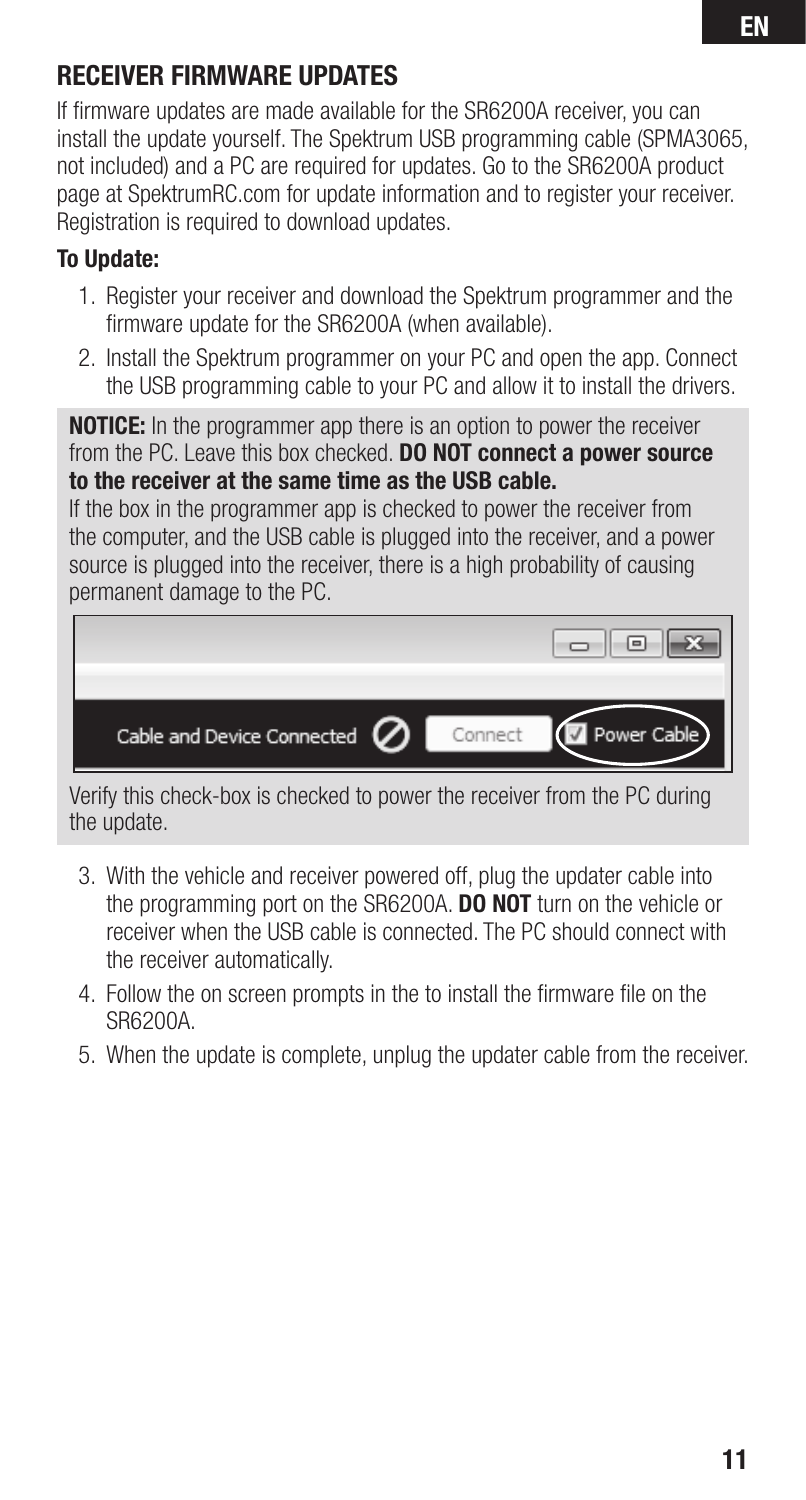# 2.4GHZ TROUBLESHOOTING GUIDE

EN

| <b>Problem</b>                                                                                  | <b>Possible Cause</b>                                                                                                                                             | <b>Solution</b>                                                                                                     |
|-------------------------------------------------------------------------------------------------|-------------------------------------------------------------------------------------------------------------------------------------------------------------------|---------------------------------------------------------------------------------------------------------------------|
| The system<br>will not<br>connect                                                               | Your transmitter and<br>receiver are too close<br>together                                                                                                        | Move transmitter 8-12 feet away<br>from receiver                                                                    |
|                                                                                                 | You are near metal objects                                                                                                                                        | Move to an area with less metal                                                                                     |
|                                                                                                 | The receiver is bound to a<br>different model memory                                                                                                              | Make sure the correct model memory<br>is active in your transmitter                                                 |
|                                                                                                 | Your transmitter was placed<br>into bind mode and is<br>no longer bound to your<br>receiver                                                                       | Rebind your transmitter and receiver,<br>and then re-calibrate                                                      |
| The receiver<br>goes into<br>failsafe<br>a short<br>distance<br>away<br>from the<br>transmitter | Check for damage on the<br>receiver antenna                                                                                                                       | Make sure your receiver antenna<br>is protected and located as high as<br>practical                                 |
|                                                                                                 |                                                                                                                                                                   | Replace the receiver or contact<br><b>Horizon Product Support</b>                                                   |
| The receiver<br>stops<br>responding<br>during<br>operation                                      | Low receiver battery<br>voltage. If the battery<br>voltage is low, it may drop<br>below 3.5V momentarily,<br>causing the receiver to<br>brown-out, then reconnect | Charge the receiver or vehicle battery.<br>Spektrum receivers require at least<br>3.5V to operate                   |
|                                                                                                 | Loose or damaged wires or<br>connectors between battery<br>and receiver                                                                                           | Check the wires and connection<br>between the battery and receiver.<br>Repair or replace wires and/or<br>connectors |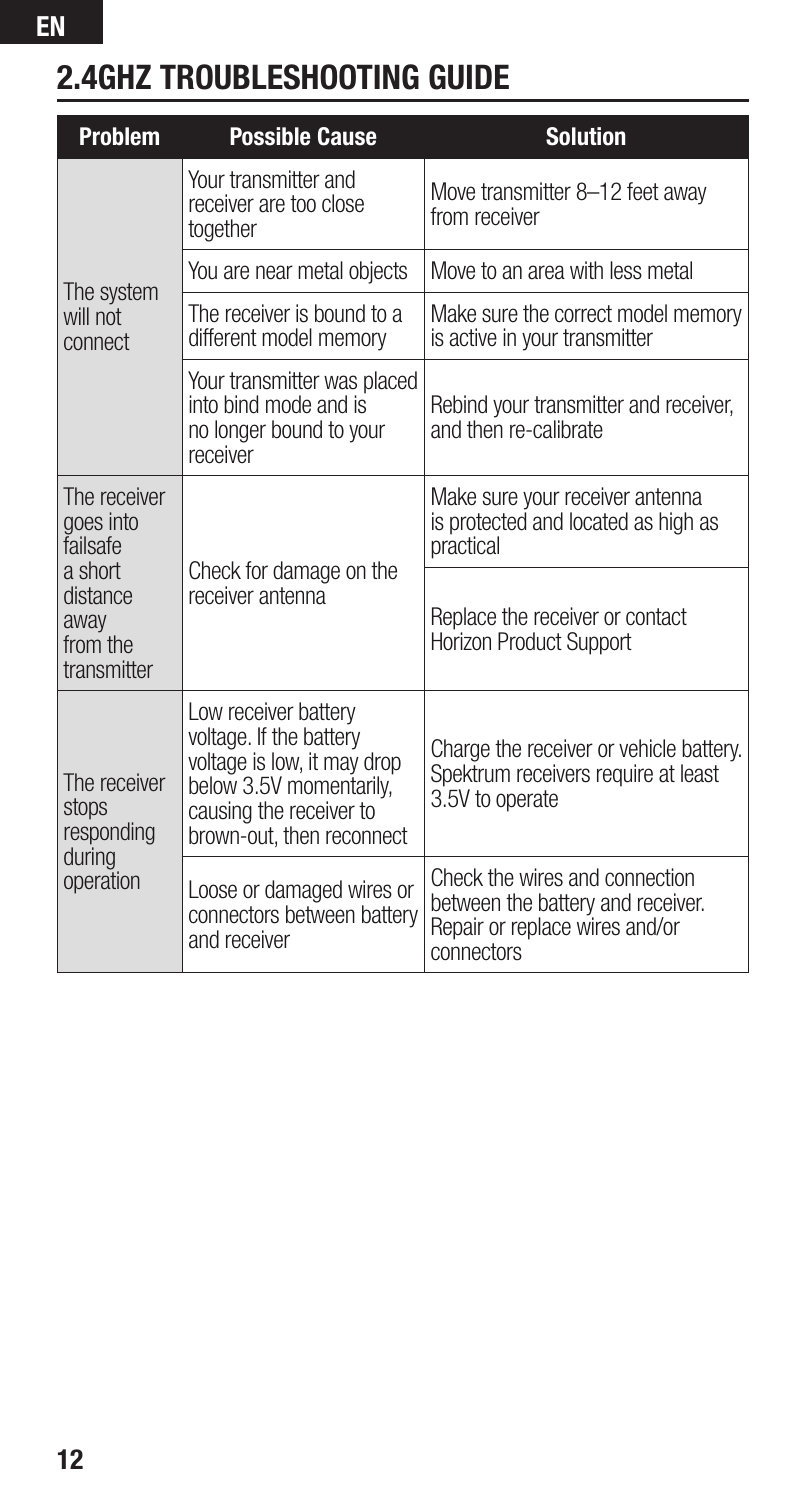# TELEMETRY TROUBLESHOOTING GUIDE

| <b>Problem</b>                                                            | <b>Possible Cause</b>                                                                  | <b>Solution</b>                                                                                               |
|---------------------------------------------------------------------------|----------------------------------------------------------------------------------------|---------------------------------------------------------------------------------------------------------------|
| No telemetry<br>options are<br>available in the<br>transmitter            | You are using a transmitter<br>that does not include<br>telemetry features             | Consider changing to a<br>transmitter which includes<br>telemetry                                             |
|                                                                           | Your transmitter is in 5.5ms<br>mode                                                   | Select a different DSMR<br>protocol, rebind and then<br>recalibrate                                           |
| The telemetry<br>screen is blank                                          | The telemetry screen needs<br>to be configured in the<br>transmitter telemetry menu    | Configure the telemetry screen                                                                                |
| <b>SMART</b> battery<br>information is not<br>coming through<br>telemetry | Not using a SMART<br>compatible ESC or receiver                                        | An SMART ESC and receiver<br>are required for SMART<br>Battery data to be sent through<br>telemetry           |
| <b>SMART Throttle</b><br>ESC data is not<br>coming through<br>telemetry   | Throttle lead from the ESC<br>is not plugged into the<br>correct port on the receiver. | Connect the ESC to the<br>Throttle (THR) port on the<br>receiver. No other ports<br>support SMART Technology. |

# AVC TROUBLESHOOTING GUIDE

| <b>Problem</b>                                                           | <b>Possible Cause</b>                                                                                            | <b>Solution</b>                                                                                                                          |  |
|--------------------------------------------------------------------------|------------------------------------------------------------------------------------------------------------------|------------------------------------------------------------------------------------------------------------------------------------------|--|
| <b>Vehicle Oscillates</b><br>(wobbles or shakes) at<br>high speeds       | Steering gain is too high                                                                                        | Reduce steering gain                                                                                                                     |  |
|                                                                          | Receiver not properly<br>calibrated                                                                              | Confirm servo direction<br>and travel are correct.                                                                                       |  |
| Vehicle responds<br>strangely to controls                                | Vehicle setup changed<br>after calibration                                                                       | then re-bind and re-<br>calibrate the receiver                                                                                           |  |
|                                                                          | Receiver not mounted level                                                                                       | Confirm the receiver is<br>truly flat, it cannot be<br>mounted at an odd angle.                                                          |  |
| Receiver won't finish the<br>calibration                                 | Travel adjust is below 80%<br>on steering or throttle                                                            | Increase travel adjust and<br>re-calibrate. See page<br>19 for more information<br>about setting up vehicles<br>with a mechanical brake. |  |
| Driver expects AVC<br>should be turned off, but<br>it is still turned on | AVC menu is inhibited, but<br>AUX values are at neutral.<br>which works out to 50%<br>gain but with no priority. | Disable AVC during<br>binding, or change AVC<br>menu to on and set all<br>gain values to 0                                               |  |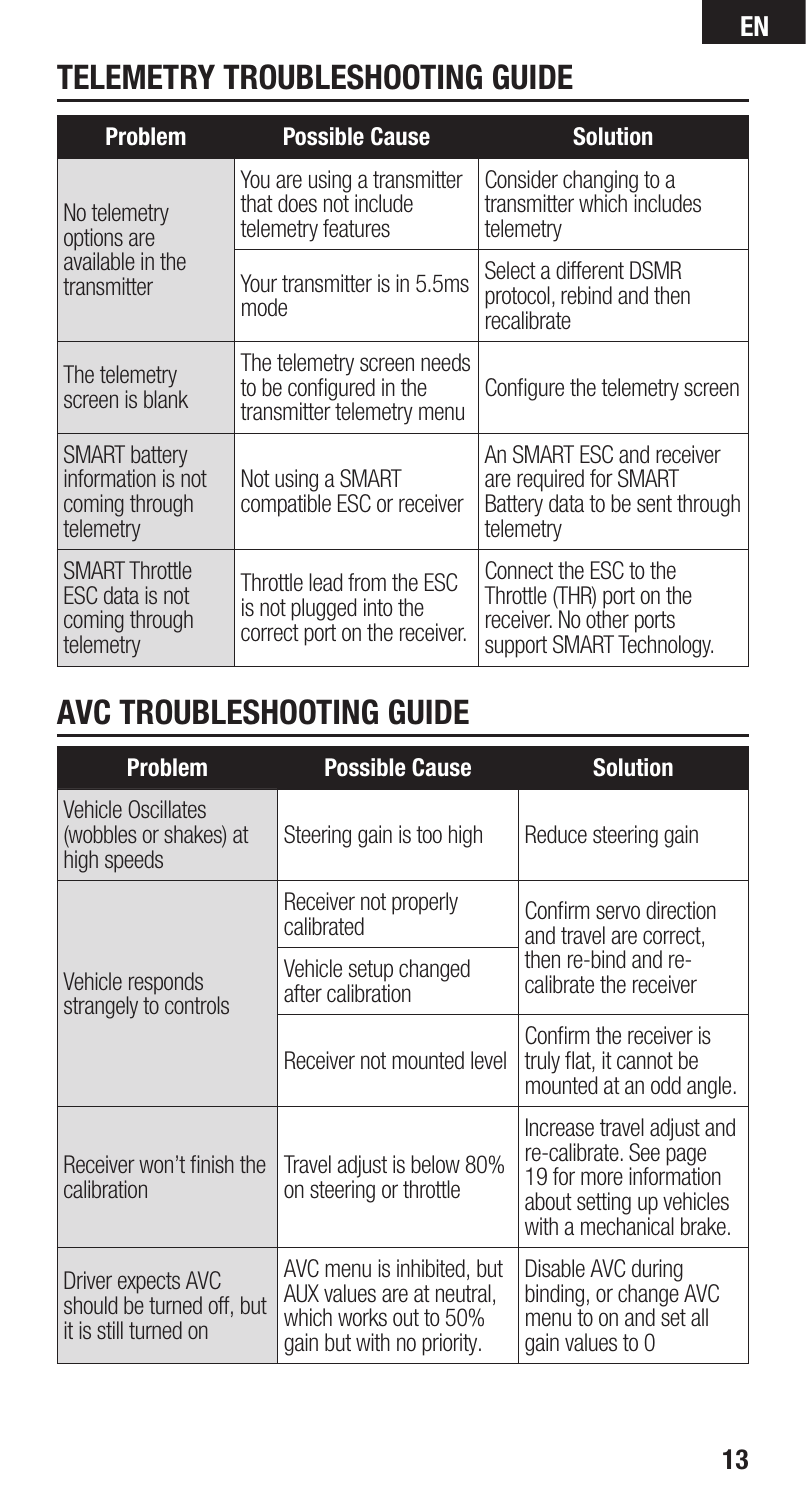# 1-Year Limited Warranty

What this Warranty Covers-Horizon Hobby, LLC, (Horizon) warrants to the original purchaser that the product purchased (the "Product") will be free from defects in materials and workmanship for one year from the date of purchase.

What is Not Covered—This warranty is not transferable and does not cover (i) cosmetic damage, (ii) damage due to acts of God, accident, misuse, abuse, negligence, commercial use, or due to improper use, installation, operation or maintenance, (iii) modification of or to any part of the Product, (iv) attempted service by anyone other than a Horizon Hobby authorized service center, (v) Product not purchased from an authorized Horizon dealer, (vi) Product not compliant with applicable technical regulations, or (vii) use that violates any applicable laws, rules, or regulations. OTHER THAN THE EXPRESS WARRANTY ABOVE, HORIZON MAKES NO OTHER WARRANTY OR REPRESENTATION, AND HEREBY DISCLAIMS ANY AND ALL IMPLIED WARRANTIES, INCLUDING, WITHOUT LIMITATION, THE IMPLIED WARRANTIES OF NON-INFRINGEMENT, MERCHANTABILITY AND FITNESS FOR A PARTICULAR PURPOSE. THE PURCHASER ACKNOWLEDGES THAT THEY ALONE HAVE DETER-MINED THAT THE PRODUCT WILL SUITABLY MEET THE REQUIREMENTS OF THE PURCHASER'S INTENDED LISE.

**Purchaser's Remedy—Horizon's sole obligation and purchaser's sole and exclusive** remedy shall be that Horizon will, at its option, either (i) service, or (ii) replace, any Product determined by Horizon to be defective. Horizon reserves the right to inspect any and all Product(s) involved in a warranty claim. Service or replacement decisions are at the sole discretion of Horizon. Proof of purchase is required for all warranty claims. SERVICE OR REPLACEMENT AS PROVIDED UNDER THIS WARRANTY IS THE PURCHASER'S SOLE AND EXCLUSIVE REMEDY.

Limitation of Liability-HORIZON SHALL NOT BE LIABLE FOR SPECIAL, INDIRECT, INCIDENTAL OR CONSEQUENTIAL DAMAGES, LOSS OF PROFITS OR PRODUCTION OR COMMERCIAL LOSS IN ANY WAY, REGARDLESS OF WHETHER SUCH CLAIM IS BASED IN CONTRACT, WARRANTY, TORT, NEGLIGENCE, STRICT LIABILITY OR ANY OTHER THEORY OF LIABILITY, EVEN IF HORIZON HAS BEEN ADVISED OF THE POSSI-BILITY OF SUCH DAMAGES. Further, in no event shall the liability of Horizon exceed the individual price of the Product on which liability is asserted. As Horizon has no control over use, setup, final assembly, modification or misuse, no liability shall be assumed nor accepted for any resulting damage or injury. By the act of use, setup or assembly, the user accepts all resulting liability. If you as the purchaser or user are not prepared to accept the liability associated with the use of the Product, purchaser is advised to return the Product immediately in new and unused condition to the place of purchase. Law—These terms are governed by Illinois law (without regard to conflict of law principals). This warranty gives you specific legal rights, and you may also have other rights which vary from state to state. Horizon reserves the right to change or modify this warranty at any time without notice.

#### WARRANTY SERVICES

Questions, Assistance, and Services-Your local hobby store and/or place of purchase cannot provide warranty support or service. Once assembly, setup or use of the Product has been started, you must contact your local distributor or Horizon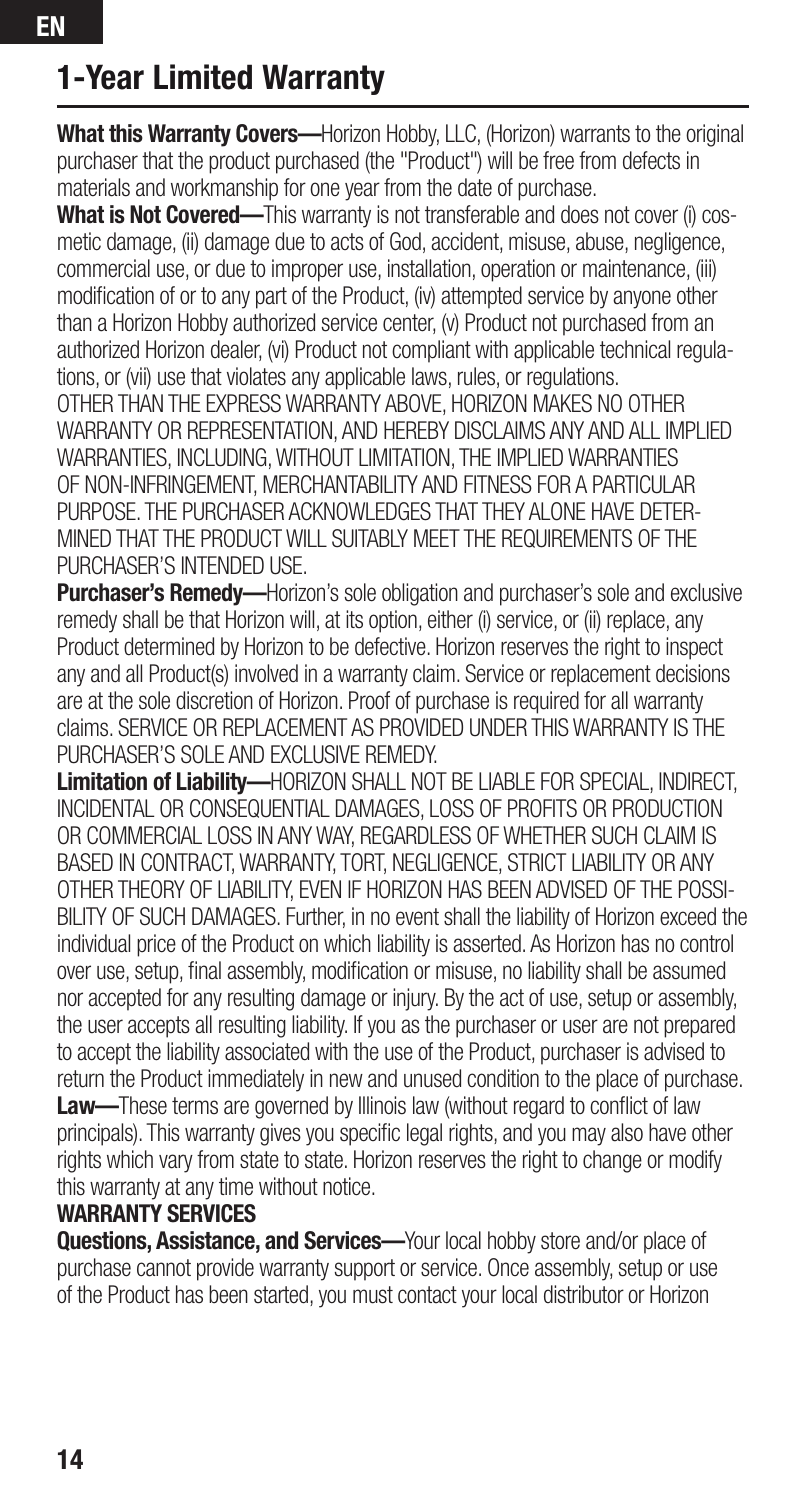directly. This will enable Horizon to better answer your questions and service you in the event that you may need any assistance. For questions or assistance, please visit our website at www.horizonhobby.com, submit a Product Support Inquiry, or call the toll free telephone number referenced in the Warranty and Service Contact Information section to speak with a Product Support representative.

**Inspection or Services—If this Product needs to be inspected or serviced and is** compliant in the country you live and use the Product in, please use the Horizon Online Service Request submission process found on our website or call Horizon to obtain a Return Merchandise Authorization (RMA) number. Pack the Product securely using a shipping carton. Please note that original boxes may be included, but are not designed to withstand the rigors of shipping without additional protection. Ship via a carrier that provides tracking and insurance for lost or damaged parcels, as Horizon is not responsible for merchandise until it arrives and is accepted at our facility. An Online Service Request is available at http://www.horizonhobby.com/content/service-center\_renderservice-center. If you do not have internet access, please contact Horizon Product Support to obtain a RMA number along with instructions for submitting your product for service. When calling Horizon, you will be asked to provide your complete name, street address, email address and phone number where you can be reached during business hours. When sending product into Horizon, please include your RMA number, a list of the included items, and a brief summary of the problem. A copy of your original sales receipt must be included for warranty consideration. Be sure your name, address, and RMA number are clearly written on the outside of the shipping carton.

**NOTICE:** Do not ship LiPo batteries to Horizon. If you have any issue with a LiPo battery, please contact the appropriate Horizon Product Support office.

Warranty Requirements-For Warranty consideration, you must include your original sales receipt verifying the proof-of-purchase date. Provided warranty conditions have been met, your Product will be serviced or replaced free of charge. Service or replacement decisions are at the sole discretion of Horizon.

Non-Warranty Service-Should your service not be covered by warranty, service will be completed and payment will be required without notification or estimate of the expense unless the expense exceeds 50% of the retail purchase cost. By submitting the item for service you are agreeing to payment of the service without notification. Service estimates are available upon request. You must include this request with your item submitted for service. Non-warranty service estimates will be billed a minimum of ½ hour of labor. In addition you will be billed for return freight. Horizon accepts money orders and cashier's checks, as well as Visa, MasterCard, American Express, and Discover cards. By submitting any item to Horizon for service, you are agreeing to Horizon's Terms and Conditions found on our website http://www.horizonhobby.com/ content/service-center\_render-service-center.

**ATTENTION:** Horizon service is limited to Product compliant in the country of use and ownership. If received, a non-compliant Product will not be serviced. Further, the sender will be responsible for arranging return shipment of the un-serviced Product, through a carrier of the sender's choice and at the sender's expense. Horizon will hold non-compliant Product for a period of 60 days from notification, after which it will be discarded.

10/15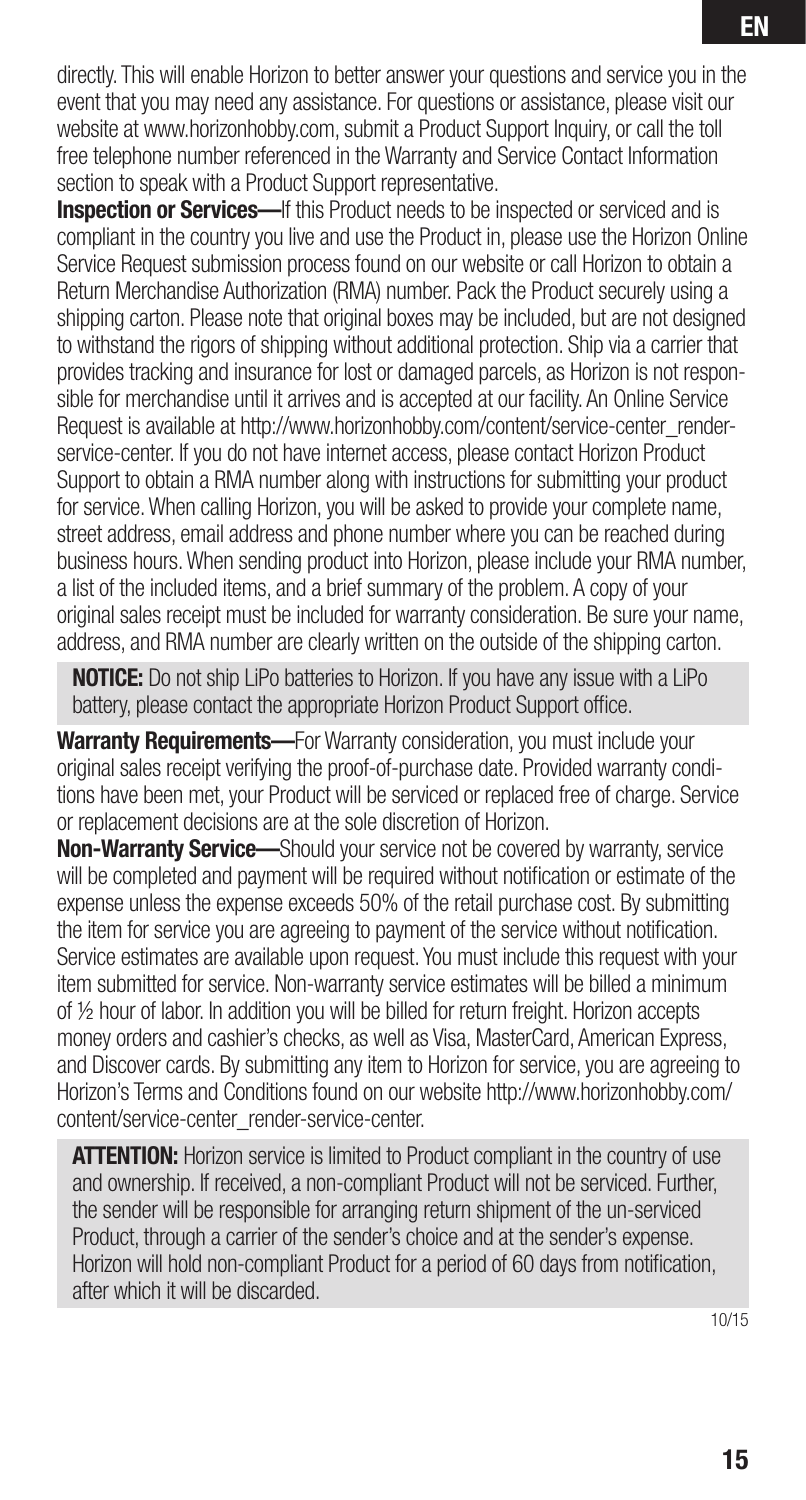| <b>Country of</b><br><b>Purchase</b> | <b>Horizon Hobby</b>                                       | <b>Contact</b><br><b>Information</b>                | <b>Address</b>                                    |
|--------------------------------------|------------------------------------------------------------|-----------------------------------------------------|---------------------------------------------------|
| <b>United States</b><br>of America   | Horizon Service Center<br>(Repairs and Repair<br>Requests) | servicecenter.<br>horizonhobby.com/<br>RequestForm/ |                                                   |
|                                      | Horizon Product Support<br>(Product Technical              | productsupport@<br>horizonhobby.com                 | 2904 Research Rd.<br>Champaign, Illinois<br>61822 |
|                                      | Assistance)                                                | 877-504-0233                                        | <b>USA</b>                                        |
|                                      | Sales                                                      | websales@<br>horizonhobby.com                       |                                                   |
|                                      | Horizon Technischer                                        | 800-338-4639<br>service@                            |                                                   |
| EU                                   | Service                                                    | horizonhobby.eu                                     | Hanskampring 9<br>D 22885                         |
|                                      | Sales: Horizon Hobby<br>GmbH                               | $+49(0)4121$<br>2655 100                            | Barsbüttel.<br>Germany                            |

# FCC INFORMATION

#### FCC ID: BRWSPMSR6200A

#### Supplier's Declaration of Conformity

#### SPMSR6200A 6 Channel DSMR AVC Telemetry Receiver

This device complies with part 15 of the FCC Rules. Operation is subject to the following two conditions: (1) This device may not cause harmful interference, and (2) this device must accept any interference received, including interference that may cause undesired operation.

**CAUTION:** Changes or modifications not expressly approved by the party responsible for compliance could void the user's authority to operate the equipment.

NOTE: This equipment has been tested and found to comply with the limits for a Class B digital device, pursuant to part 15 of the FCC Rules. These limits are designed to provide reasonable protection against harmful interference in a residential installation. This equipment generates, uses and can radiate radio frequency energy and, if not installed and used in accordance with the instructions, may cause harmful interference to radio communications. However, there is no guarantee that interference will not occur in a particular installation. If this equipment does cause harmful interference to radio or television reception, which can be determined by turning the equipment off and on, the user is encouraged to try to correct the interference by one or more of the following measures:

- Reorient or relocate the receiving antenna.
- Increase the separation between the equipment and receiver.
- Connect the equipment into an outlet on a circuit different from that to which the receiver is connected.
- Consult the dealer or an experienced radio/TV technician for help.

Horizon Hobby, LLC 2904 Research Road Champaign, IL 61822 Email: compliance@horizonhobby.com Web: HorizonHobby.com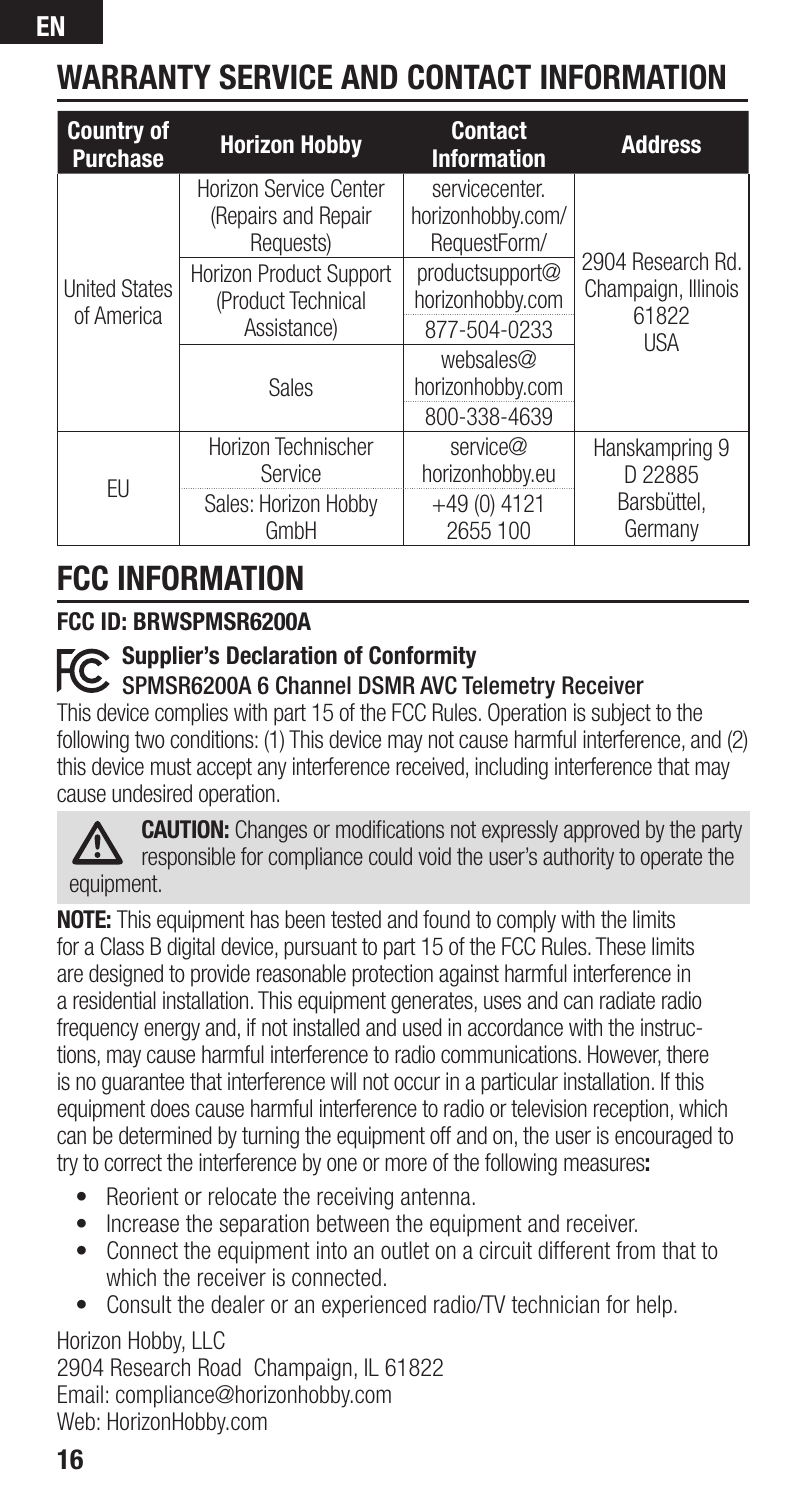# IC INFORMATION

#### CAN ICES-3 (B)/NMB-3(B) IC: 6157A-SPMSR6200A

This device contains license-exempt transmitter(s)/receivers(s) that comply with Innovation, Science, and Economic Development Canada's license-exempt RSS(s). Operation is subject to the following 2 conditions:

- 1. This device may not cause interference.
- 2. This device must accept any interference, including interference that may cause undesired operation of the device.

# COMPLIANCE INFORMATION FOR THE EUROPEAN UNION

#### EU Compliance Statement:

Hereby, Horizon Hobby, LLC declares that the device is in compliance with the following: EU Radio Equipment Directive 2014/53/EU.

The full text of the EU declaration of conformity is available at the following internet address: https://www.horizonhobby.com/content/support-render-compliance.

#### Wireless Frequency Range and Wireless Output Power:

2404 – 2476 MHz 6dBm

Manufacturer: Horizon Hobby, LLC 2904 Research Road Champaign, IL 61822 USA

#### Importer:

Horizon Hobby, GmbH Hanskampring 9 22885 Barsbüttel Germany

#### WEEE NOTICE:



This appliance is labeled in accordance with European Directive 2012/19/EU concerning waste of electrical and electronic equipment (WEEE). This label indicates that this product should not be disposed of with household waste. It should be deposited at an appropriate facility to enable recovery and recycling.